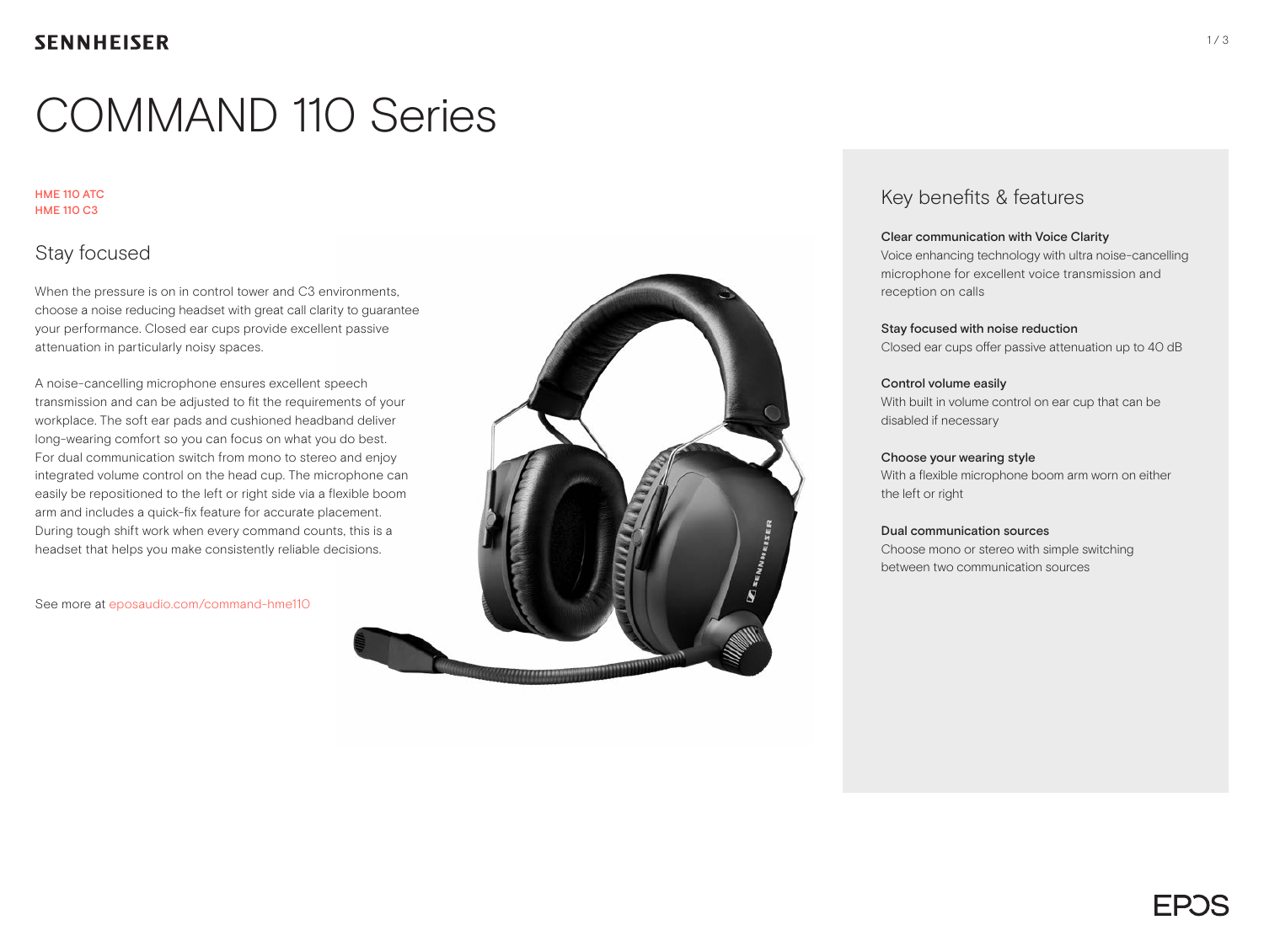## **SENNHEISER**

## COMMAND 110 Series

## Product data

| Product                     | HME 110 ATC                                              | <b>HME 110 C3</b>                           |
|-----------------------------|----------------------------------------------------------|---------------------------------------------|
| Art. no.                    | 500679                                                   | 507280                                      |
| EAN code                    | 40 44155 00857 9                                         | 40 44155 23762 7                            |
| UPC code                    | 6 15104 11322 0                                          | 6 15104 31485 6                             |
| General                     |                                                          |                                             |
| Cable length                | 1.5 m / 59.1 in                                          | 1.85 m / 72.8 in                            |
| Connector/cable termination | 5.25mm jack plug microphone<br>6.35 mm jack plug headset | Open end, pre-tinned cable                  |
| Wearing style               | Headband, double-sided                                   | Headband, double-sided                      |
| Contact pressure            | 10 N                                                     | 10 N                                        |
| Ear coupling                | Closed, Circumaural                                      | Closed, Circumaural                         |
| Weight of headset           | 350 g / 12.35 oz                                         | 350 g / 12.35 oz                            |
| Storage temperature         | $-55 °C$ to $+70 °C$<br>$-67$ °F to +158 °F              | $-55 °C$ to $+70 °C$<br>$-67$ °F to +158 °F |
| Operating temperature       | $-10$ °C to +55 °C<br>+14 °F to +131 °F                  | $-10$ °C to +55 °C<br>+14 °F to +131 °F     |
| Warranty                    | 5 years                                                  | 5 years                                     |

| Headphones                                              |                                   |                                         |
|---------------------------------------------------------|-----------------------------------|-----------------------------------------|
| Sound pressure level:                                   |                                   |                                         |
| dB SPL @ 1KHz, 0.5 V                                    | $92 \pm 3$ dB                     | $92 \pm 3$ dB                           |
| dB SPL @ 1 KHz, 1 mW                                    | $90 \pm 3$ dB                     | $90 \pm 3$ dB                           |
| dB SPL @ 1KHz, 1V                                       | 98 ±3 dB                          | $98 \pm 3$ dB                           |
| Max SPL [dB]                                            | 120                               | 120                                     |
| THD, total harmonic distortion<br>at 95 dB SPL at 1 kHz | $< 1\%$                           | $< 1\%$                                 |
| Frequency response                                      | 45 - 15,000 Hz                    | 45 - 15,000 Hz                          |
| Impedance                                               | 300 O stereo / 150 O mono         | 300 $\Omega$ stereo / 150 $\Omega$ mono |
| Power rating                                            | 200 mW                            | 200 mW                                  |
| Microphone                                              |                                   |                                         |
| Microphone type                                         | Electret, MKE 45-1                | Electret, MKE 45-1                      |
| Output voltage                                          | 40 mV/Pa ±1dB @ 1kHz              | 40 mV/Pa ±1dB @ 1kHz                    |
| Pick-up pattern                                         | Noise-cancelling, uni-directional | Noise-cancelling, uni-directional       |
| Supply voltage                                          | 8-16 VDC                          | 8-16 VDC                                |
| Frequency response                                      | 100 - 5,000 Hz                    | 100 - 5,000 Hz                          |
| Recommended load impedance                              | $150 - 2.200 \Omega$              | $150 - 2.200 \Omega$                    |